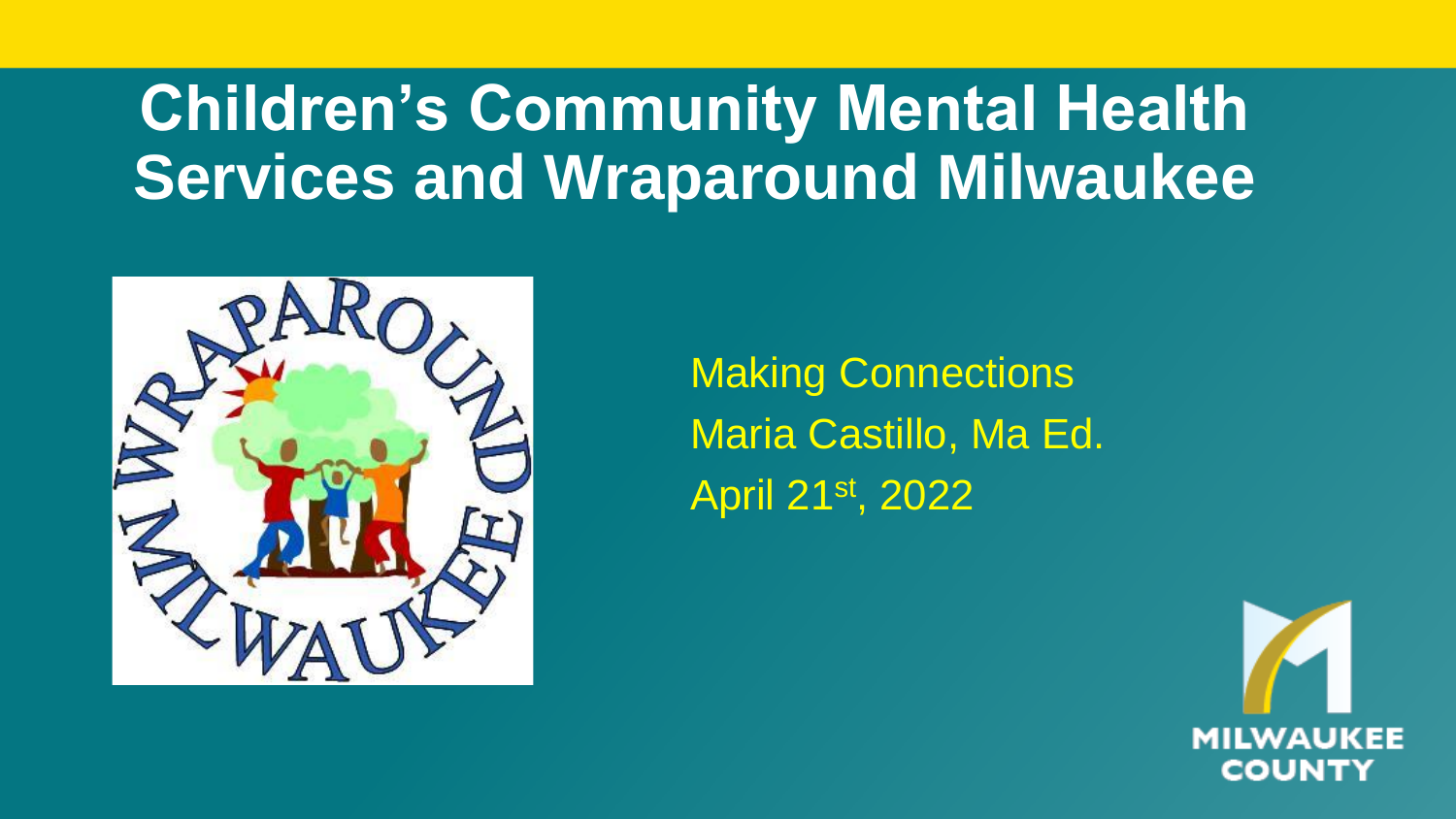## **What is Wraparound?**



- Vision
- Mission
- Process / Practice Model
- Continuum of care
- When to Refer
- Options Counseling
- Other resources

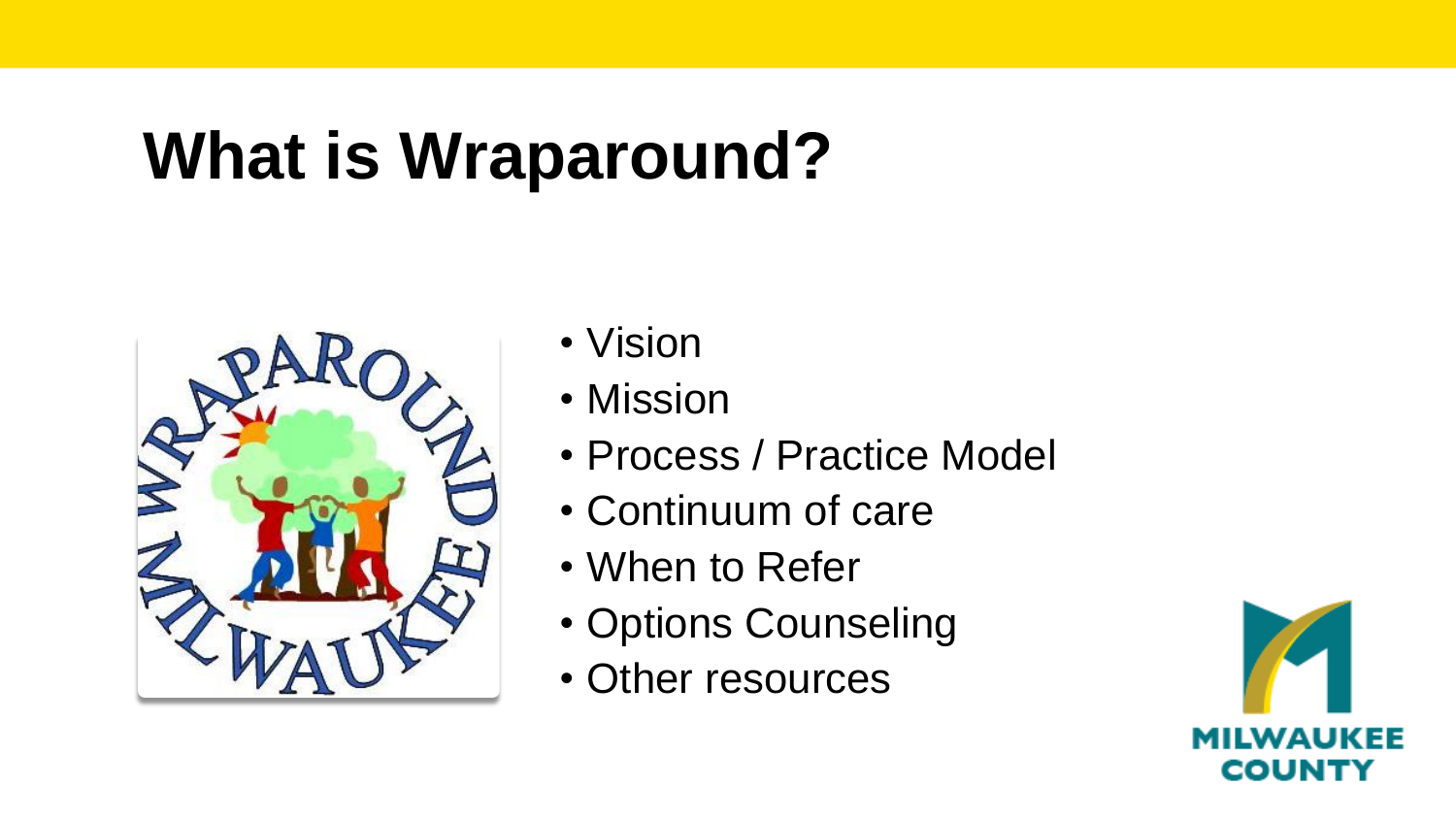**Vision** To help build healthy and strong communities by enhancing children and families' ability to meet life's challenges and to foster resiliency and hope for a better future.

#### Mission

- 1. To serve each youth and family with respect and dignity acknowledging their strengths, needs and preferences.
- 2. To partner with the agencies that work with families to create a coordinated, holistic plan for a better life.
- 3. To support youth and their families to remain safely in their homes and communities.
- 4. To provide quality care that is culturally responsive to the diverse needs of the families we serve.
- 5. To provide leadership in creating lasting resources to promote the health and well being of families in their communities.



Statement of purpose: To partner with families and communities to join collective expertise and resilience to strengthen individuals, homes, and neighborhoods.

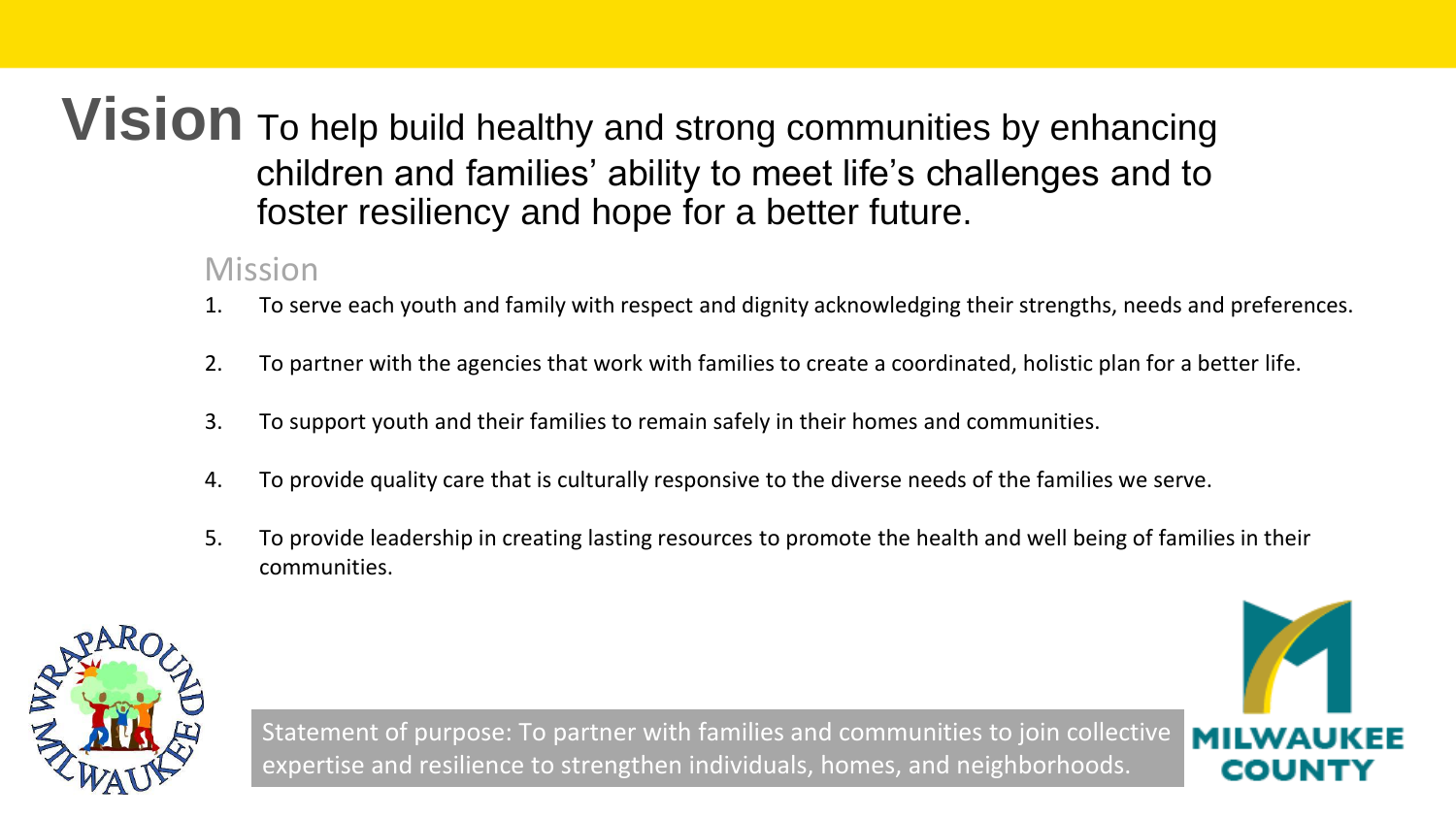#### **The 4 H's of Wraparound Process**

#### Hello

The process of engagement and continued efforts to partner with the family and discover who they are and what they desire, and building a team of supports to help meet their needs.

**Help** 

The process of facilitating the child and family team to plan, create, implement, and evaluate a plan of care that involves identifying strengths, needs, and strategies to achieve the family's vision of success.

#### **Healing**

The process of facilitating sustainable interventions through empowerment, involvement of natural and informal supports, and use of community resources. Healing involves assessing progress toward meeting needs, adjusting interventions to sustain progress and ongoing preparation for transition out of care.

#### Hope

The process of executing a transition out of care based on resilience, sustainable supports and resources, task-shifting, and long-term planning to meet ongoing and future needs. Hope is a celebration of success and healing and includes a thoughtful good-bye to honor the relationships built with formal supports and resources.

JKEE

TΥ

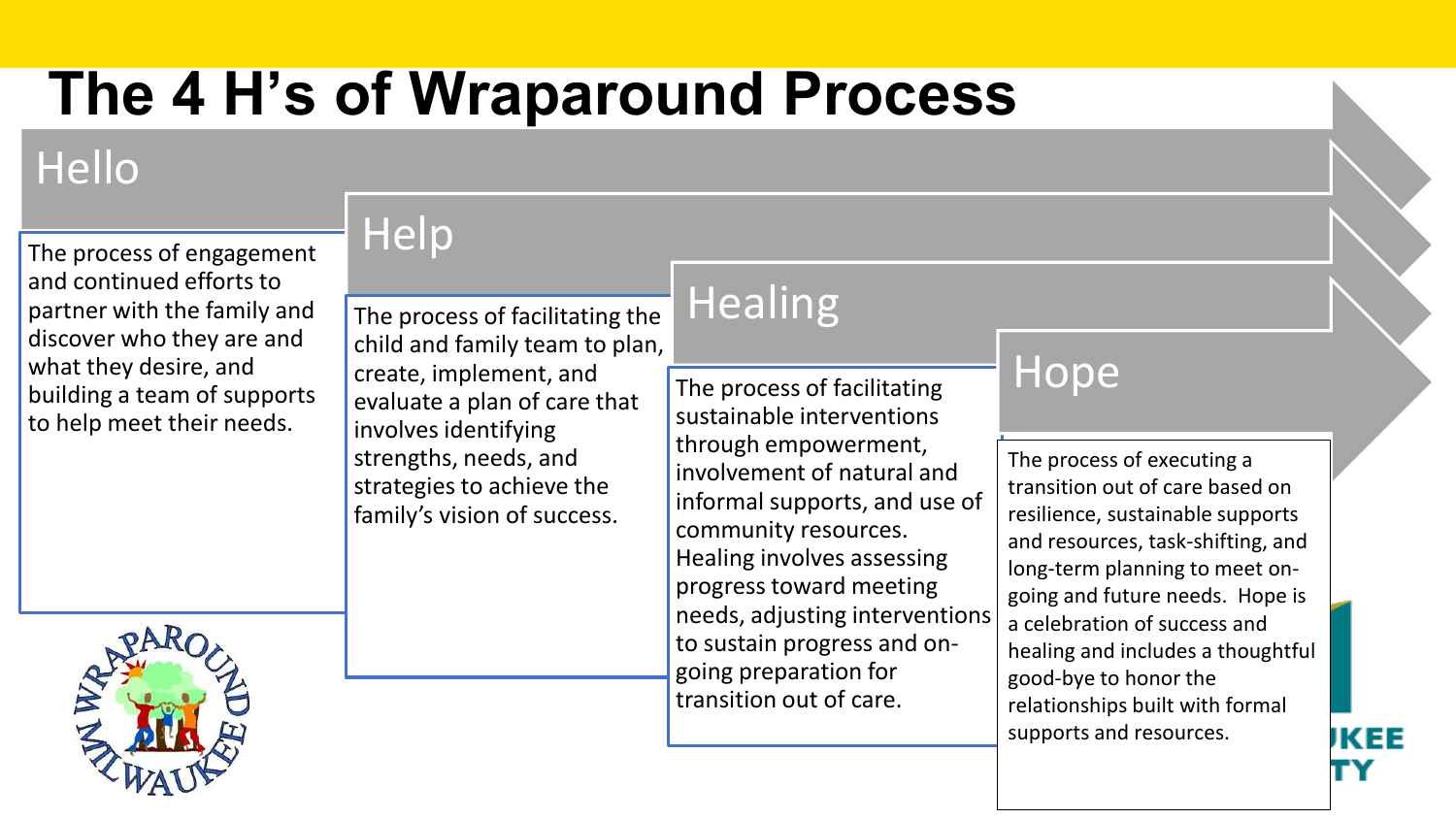# Behavioral Health Services Children's Community Mental Health<br>Services and Wraparound Milwaukee System of Care



Supports all Children's Community Mental Health Services and Wraparound Milwaukee System of Care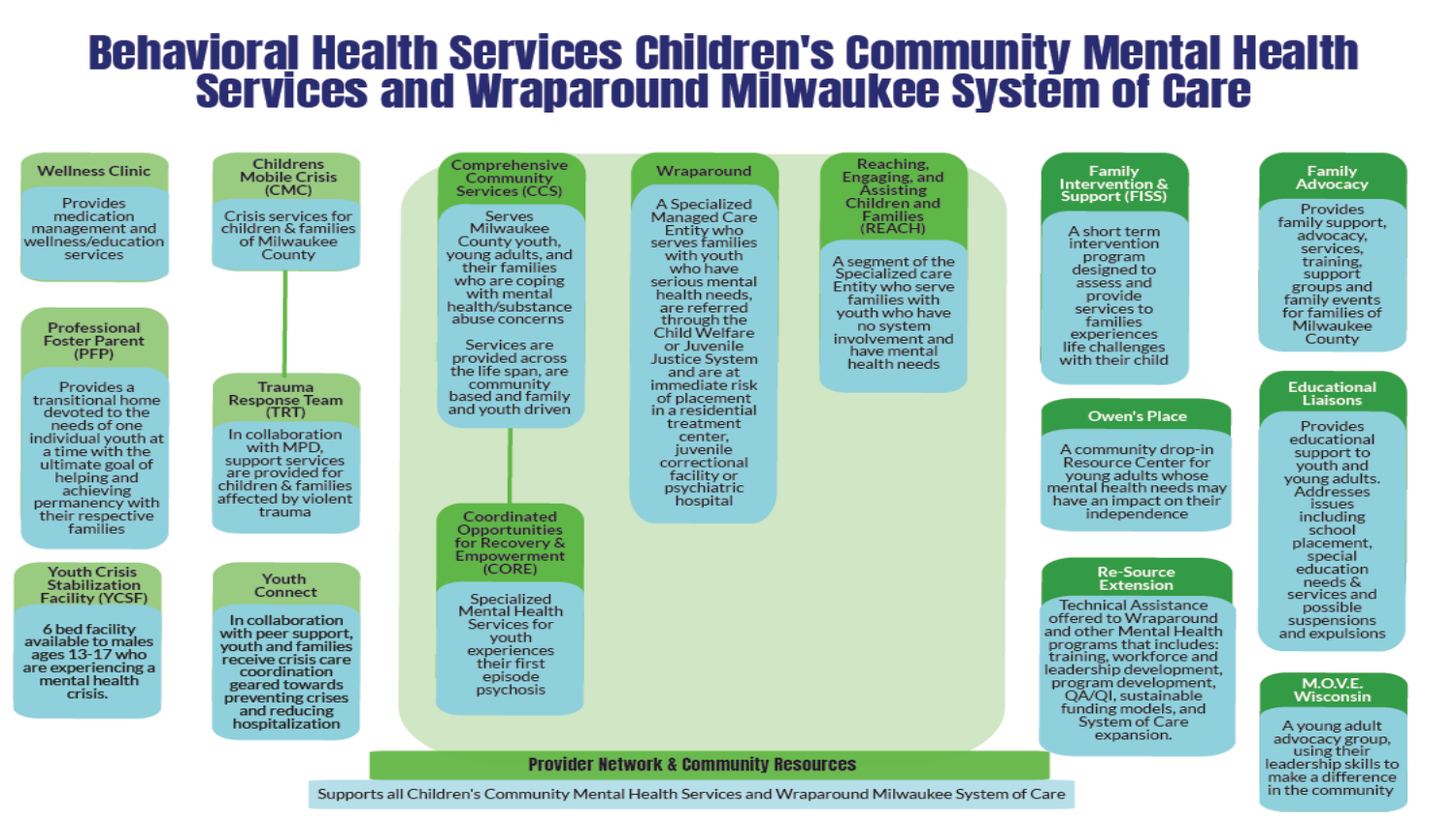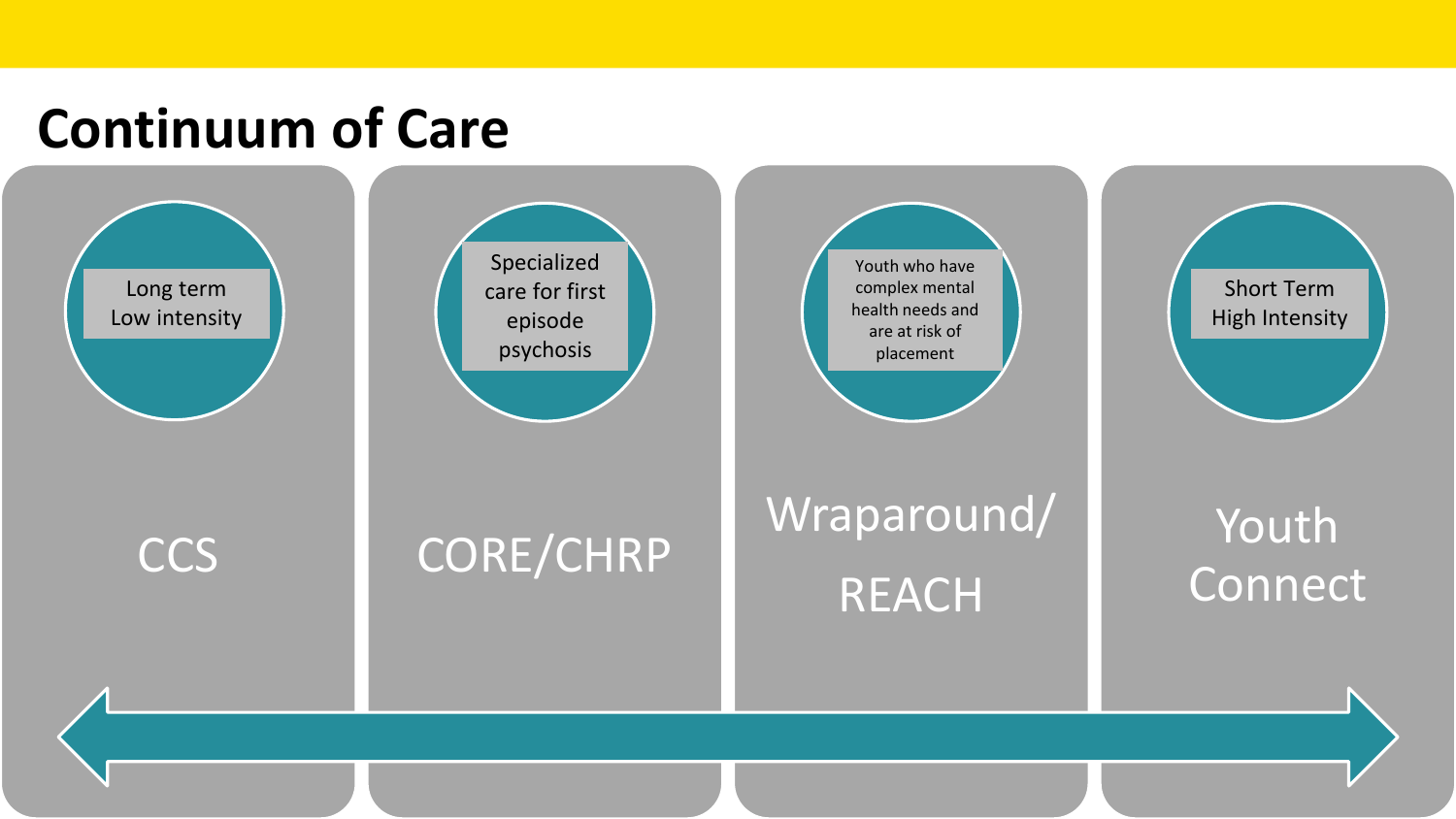#### **When should a youth be referred?**

- Treatment history, medication in the past or currently.
- Does the youth have a diagnosis or is someone familiar with the child wondering about a diagnosis?
- The family is having a hard time connecting to resources and services.
- A family member or another youth in the home may benefit from support.
- Concerns or behaviors in school, home and/or the community.



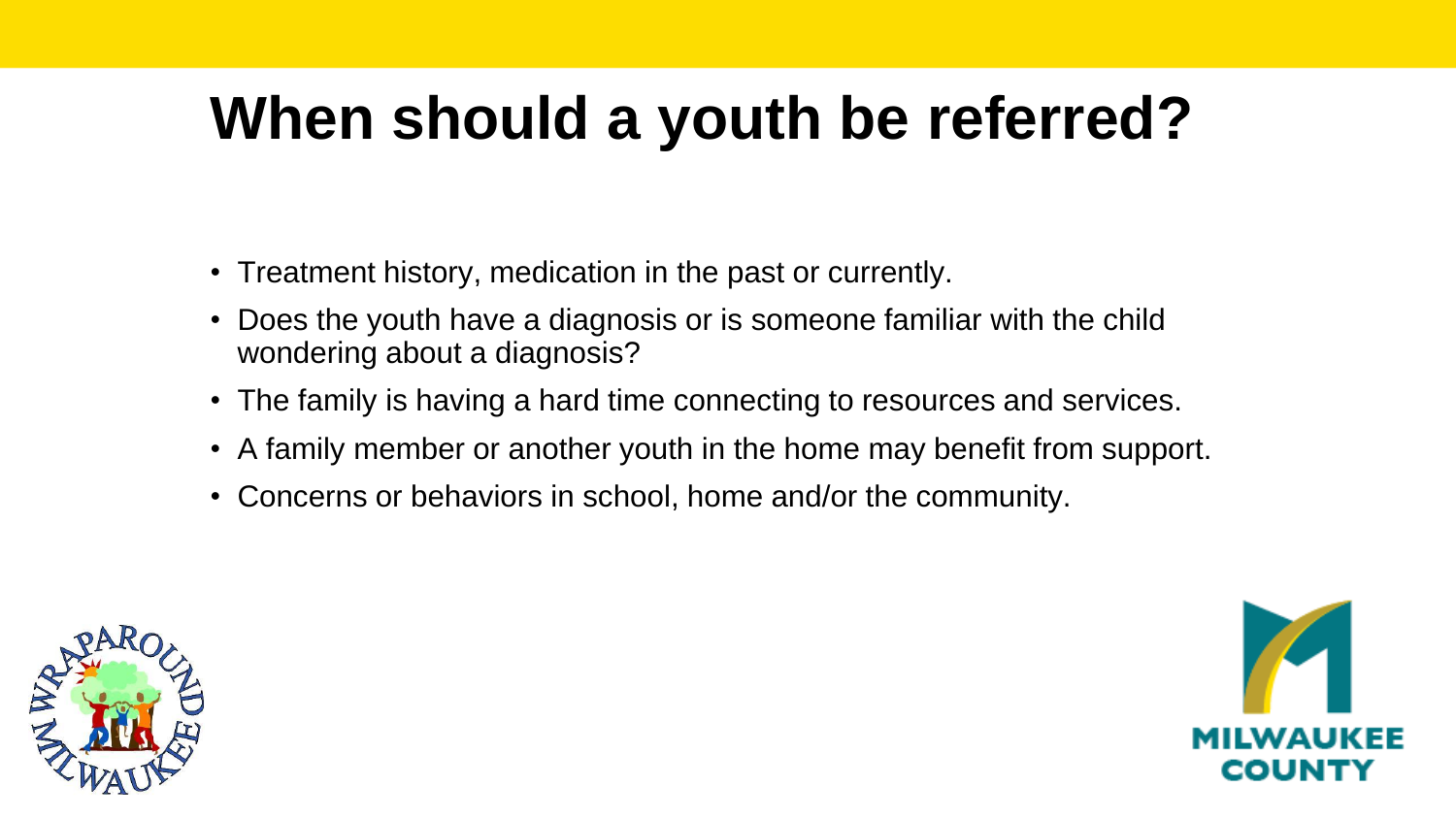# **Referrals/Options Counseling**

#### • **Resource and Referral Line**

- 414-257-7607
- Live from 9 am to 3 pm
- Select option #2 for Spanish
- Options Counseling



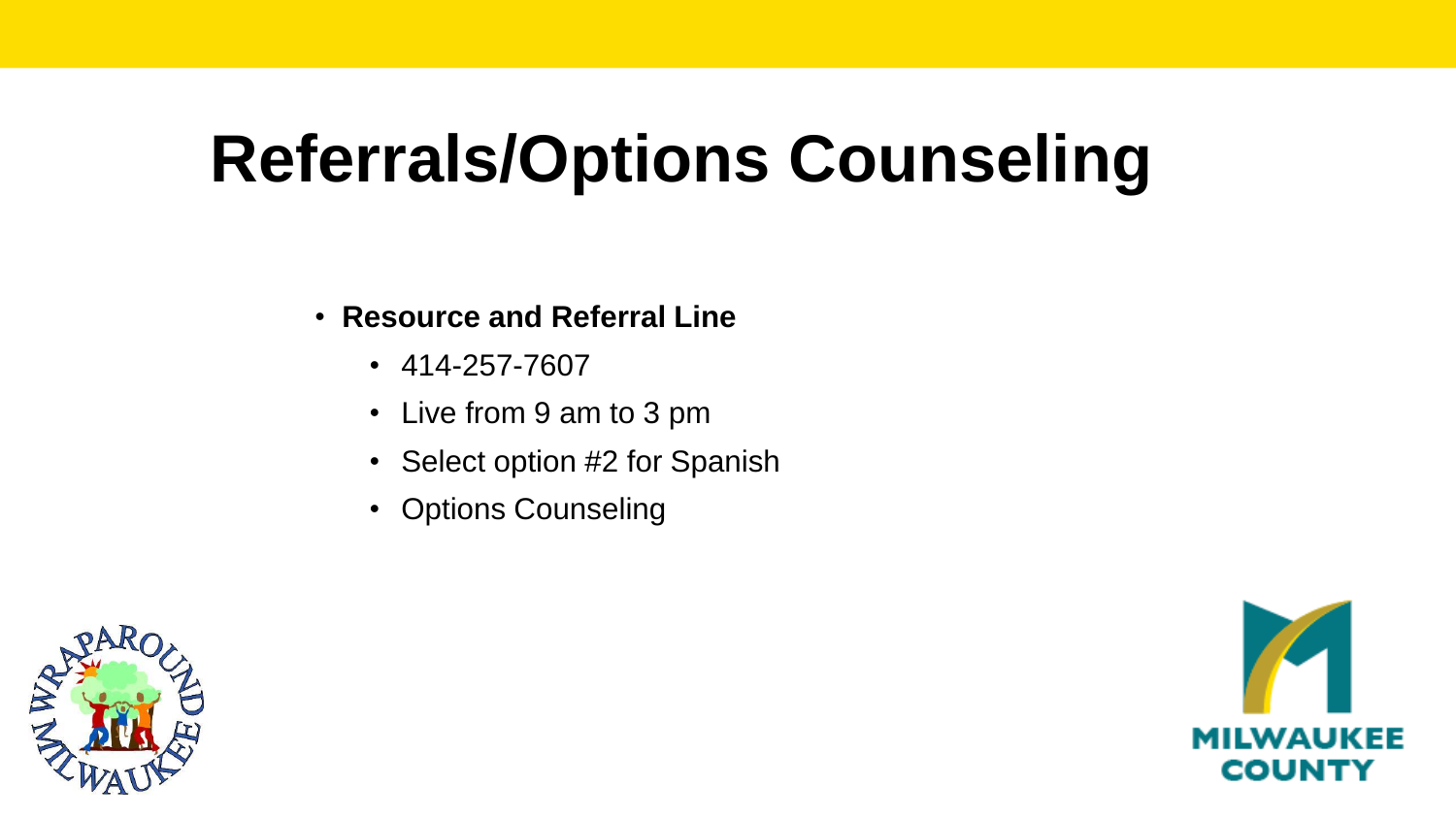### **Resources**

- Evaluations and services
- Child Find & Special Education Referrals
	- SEA Group [www.SpecialEducationAdvocacyGroup.com](http://www.specialeducationadvocacygroup.com/)
- Personal Connection, live Google Search
- We can filter through all programs, including FISS
- CYFS Programming Options Birth to 3, CLTS & CCOP (unique Options Counseling, Children's Resource & Referral Line)
- Information on T-19 Providers and where to apply for Medicaid/Katie **Beckett**
- Information on Adult Programming and Options



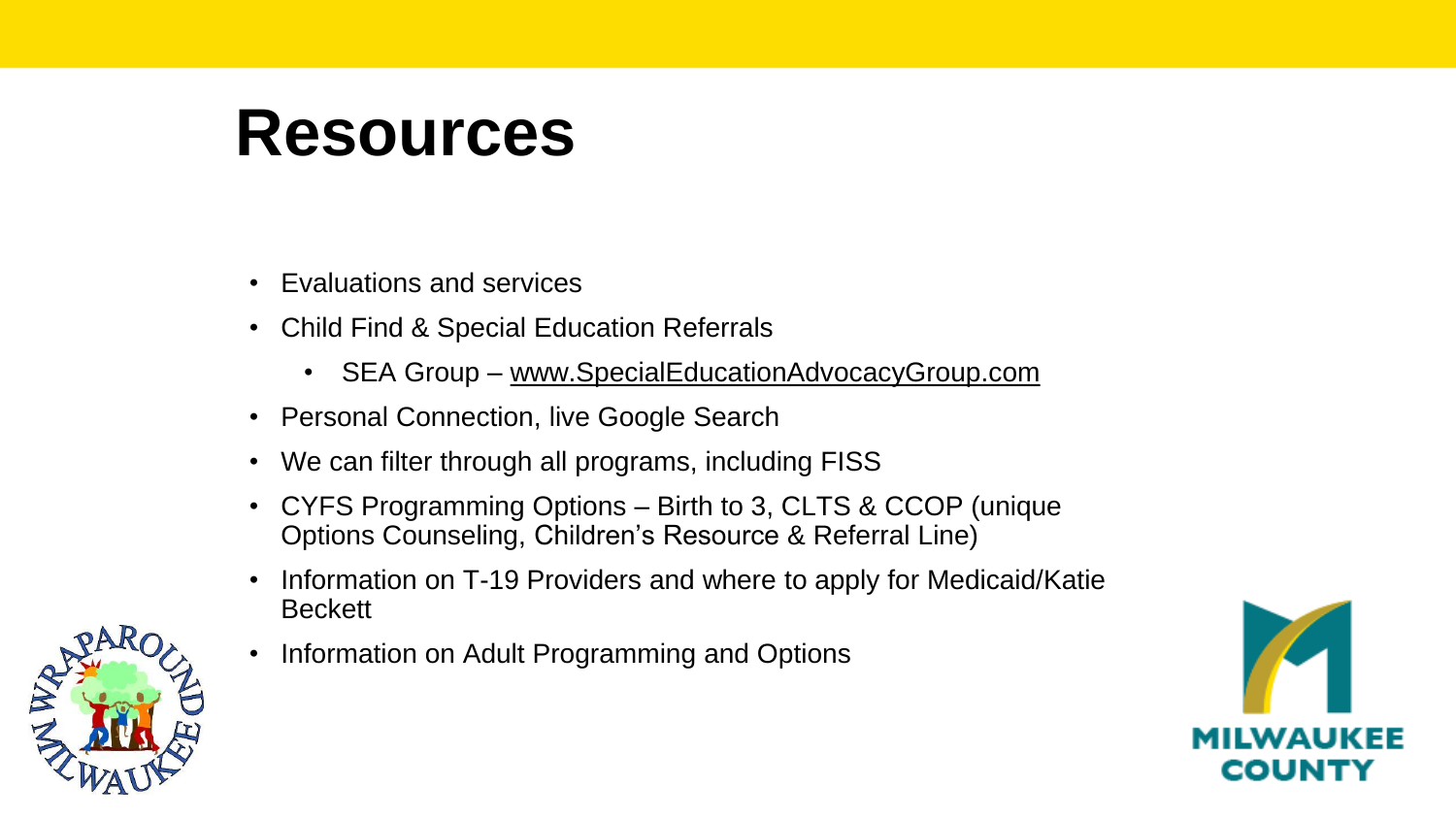### **Resources**

- Owen's Place
	- FREE Community Based Drop-In Center
	- Youth 16 24 years old
	- Support and connection to various resources
	- Grab and Go's hosted once a month (FREE)
	- Monthly calendar of events
	- Facebook and website
	- 4610 West Fond Du Lac Ave.
	- 414-977-4249

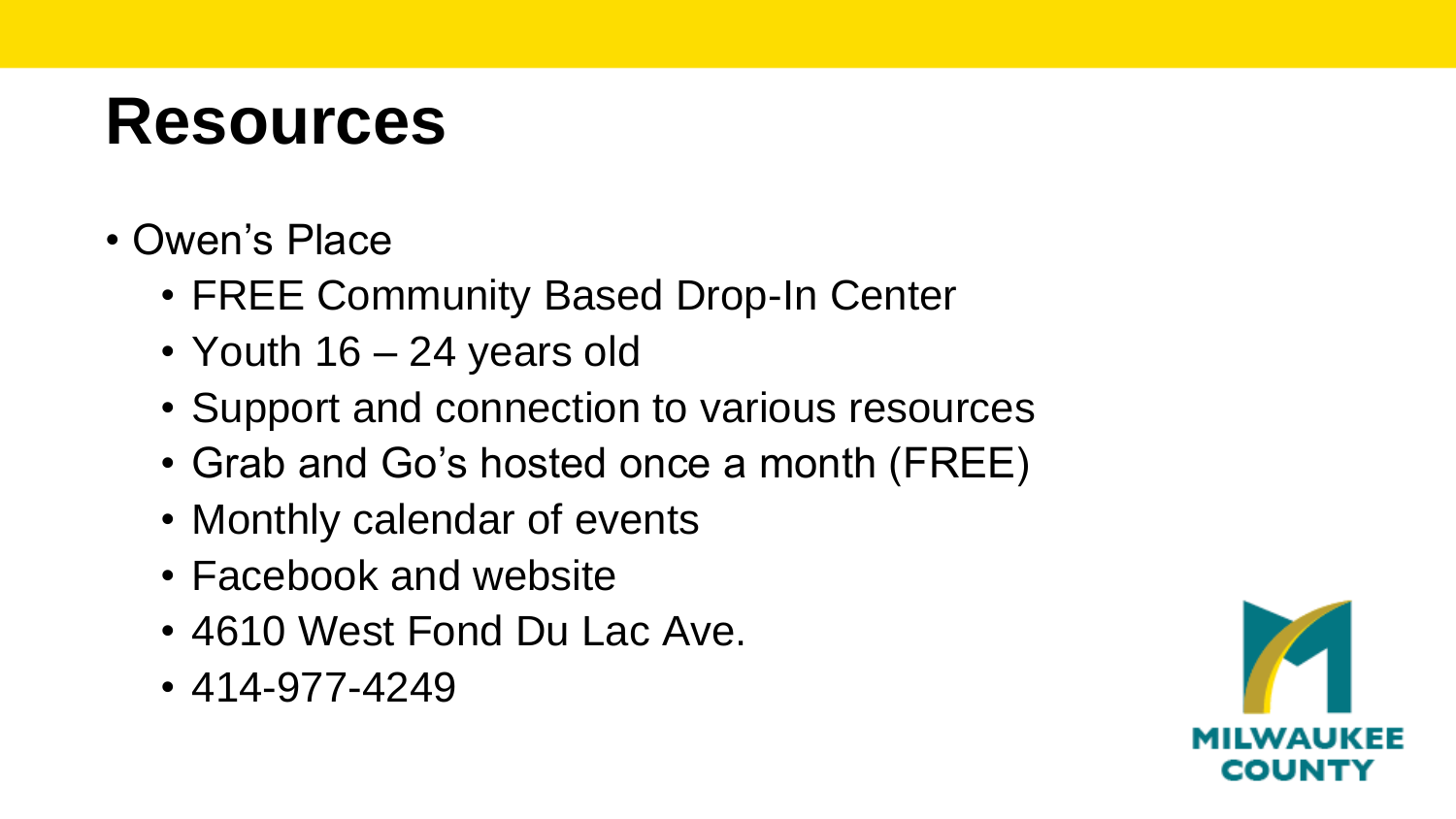### **Resources**

- Youth Crisis Stabilization Facility (YCSF)
	- In partnership with WCS
	- Short Term 3 5 days
	- Mental health crisis
	- Need of Stabilization and then return to community/home setting
	- Male youth 10 17
	- Referrals 414-553-0313

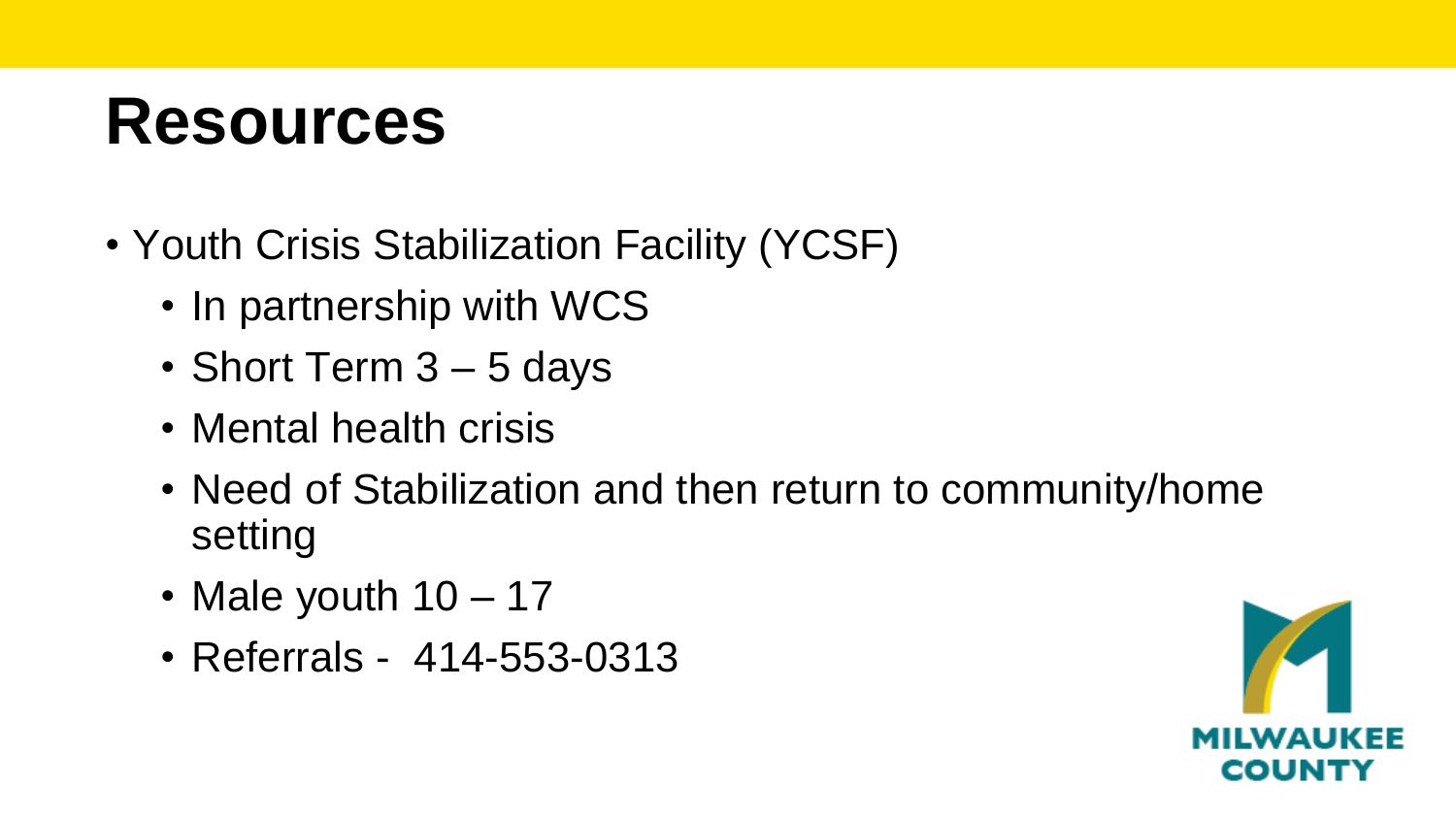## **Visit us…**

- Please visit our website
	- [www.Wraparoundmke.com](http://www.wraparoundmke.com/)

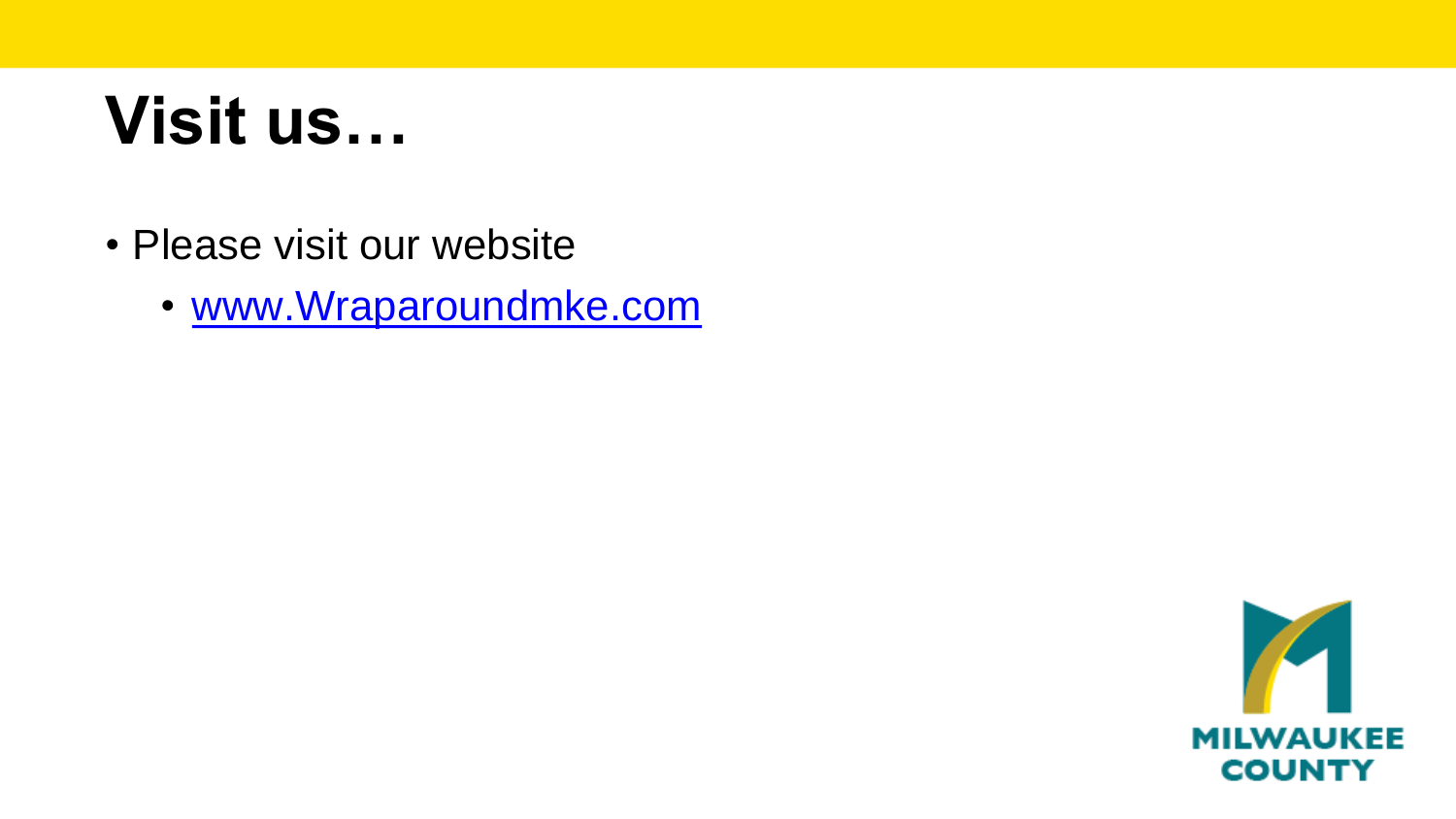## **Another Resource!**

- Youth Employment Initiative (YEI)
	- To help youth and young adults, 14 24 years old, to obtain employment.
	- Youth and young adults enrolled in Milwaukee Co Programming, i.e. CYFS, CARS/BHD, Adult/Youth Disabilities, Housing, etc.

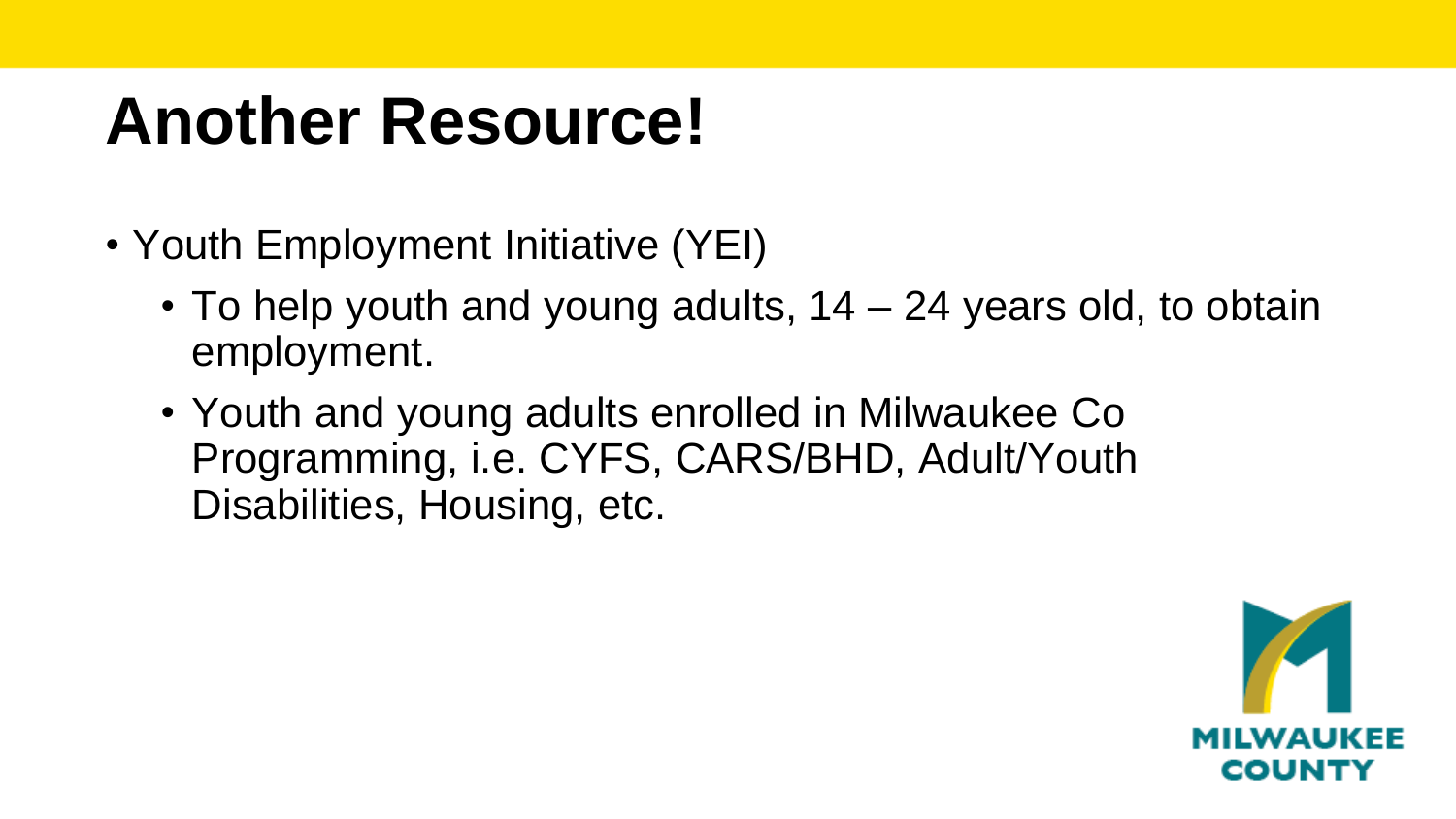# **Contact Information**

**Maria Castillo**

**Outreach Coordinator** 

**Wraparound Milwaukee**

**9455 West Watertown Plank Rd.**

**Wauwatosa, WI 53226**

**414-257-4766**

**[Maria.Castillo@milwaukeecountywi.gov](mailto:Maria.Castillo@milwaukeecountywi.gov)**